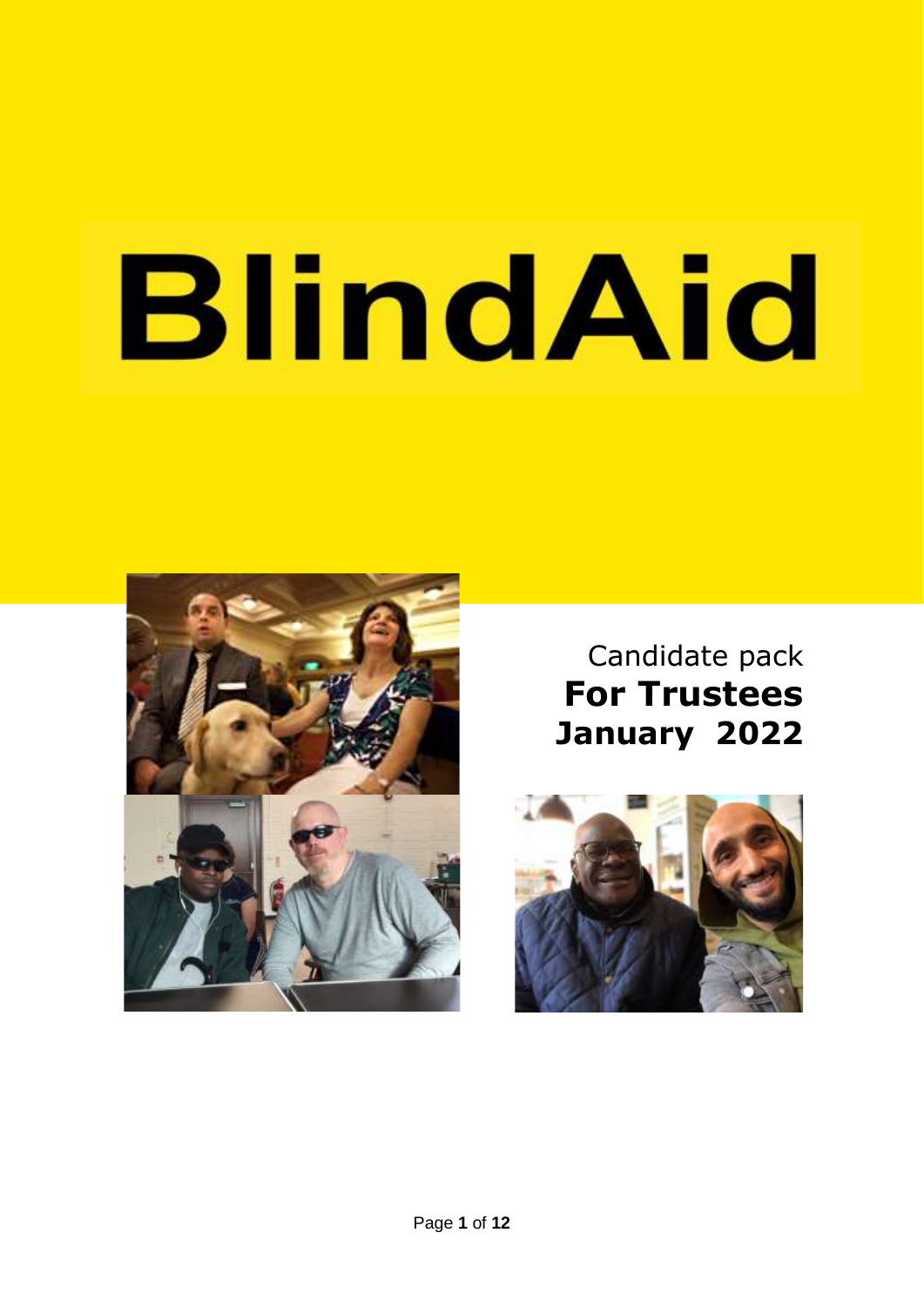# **Welcome Message**

Dear Applicant,

Thank you very much for your interest in BlindAid.

BlindAid has over 188 years of experience of delivering emotional and practical support to people with a visual impairment living in the 12 inner London Boroughs and the City of London.

Our enthusiastic team is dedicated to serving both our aims and values as we offer our services for our beneficiaries. BlindAid beneficiaries are primarily a hidden community of people; resident in the 12 inner London Boroughs. The majority of our BlindAid community are likely to be 50+, isolated and very much in need of the warm and welcoming support and social connections we offer. We provide a unique, vital service that is not replicated by statutory services, or other charities. Our employed Sight Support Workers are specially trained and work alongside our beneficiaries offering consistent friendly company and conversation as well practical support and links to other useful organisations. We also have 275+ valuable volunteers who support our core services with additional assistance with social activities. We aim to improve quality of life and to promote the best achievable level of independence for all. Beneficiaries with more complex circumstances may not be able to fully regain independent living; in which case we may be alongside them for life.

All our services are provided free of charge for our service users.

Our core service is our Community Sight Support Service; normally visiting beneficiaries in their homes converted to a telephone support service during the COVID-19 pandemic. We also provide Community Projects, based in three locations across London: now currently online classes. We operate Peer to Peer Telephone Support to provide peer led support. In addition, we are supported by Clothworkers Foundation with funding for a grant for grants programme that allows us to offer aids and equipment that support independent living for people in need and where these are not available via statutory services.

We provide services and support in the following Inner London Boroughs: Camden, Greenwich, Hackney, Hammersmith and Fulham, Islington, the City, Kensington and Chelsea, Lewisham, Lambeth, Southwark, Tower Hamlets, Wandsworth and Westminster.

We have recently appointed a new Chair of trustees in Angie Pankhania, who has been inspired by our cause for the past 9 years as our Honorary Treasurer previously.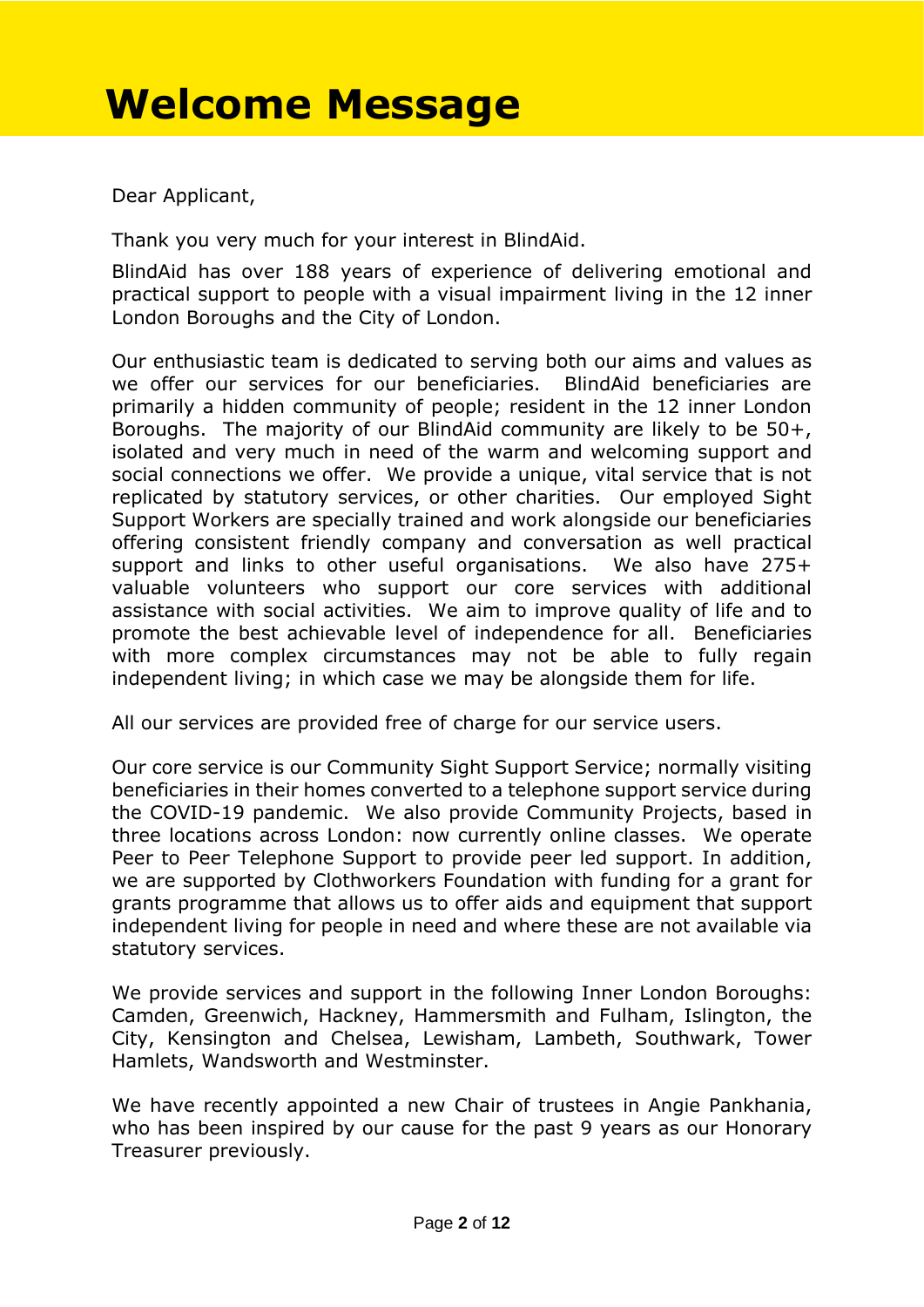Angie enjoys working collegially with our board of trustees and our experienced CEO to lead our organisation forward at an exciting time in the charity's development.

We are currently seeking active ambassadors for BlindAid with the enthusiasm to support our passion, aims and objectives wholeheartedly and also who may have some sound fundraising experience.

We very much hope you are interested in joining us and look forward to hearing from you.

*Chair of Trustees, BlindAid*

*Angie Pankhania*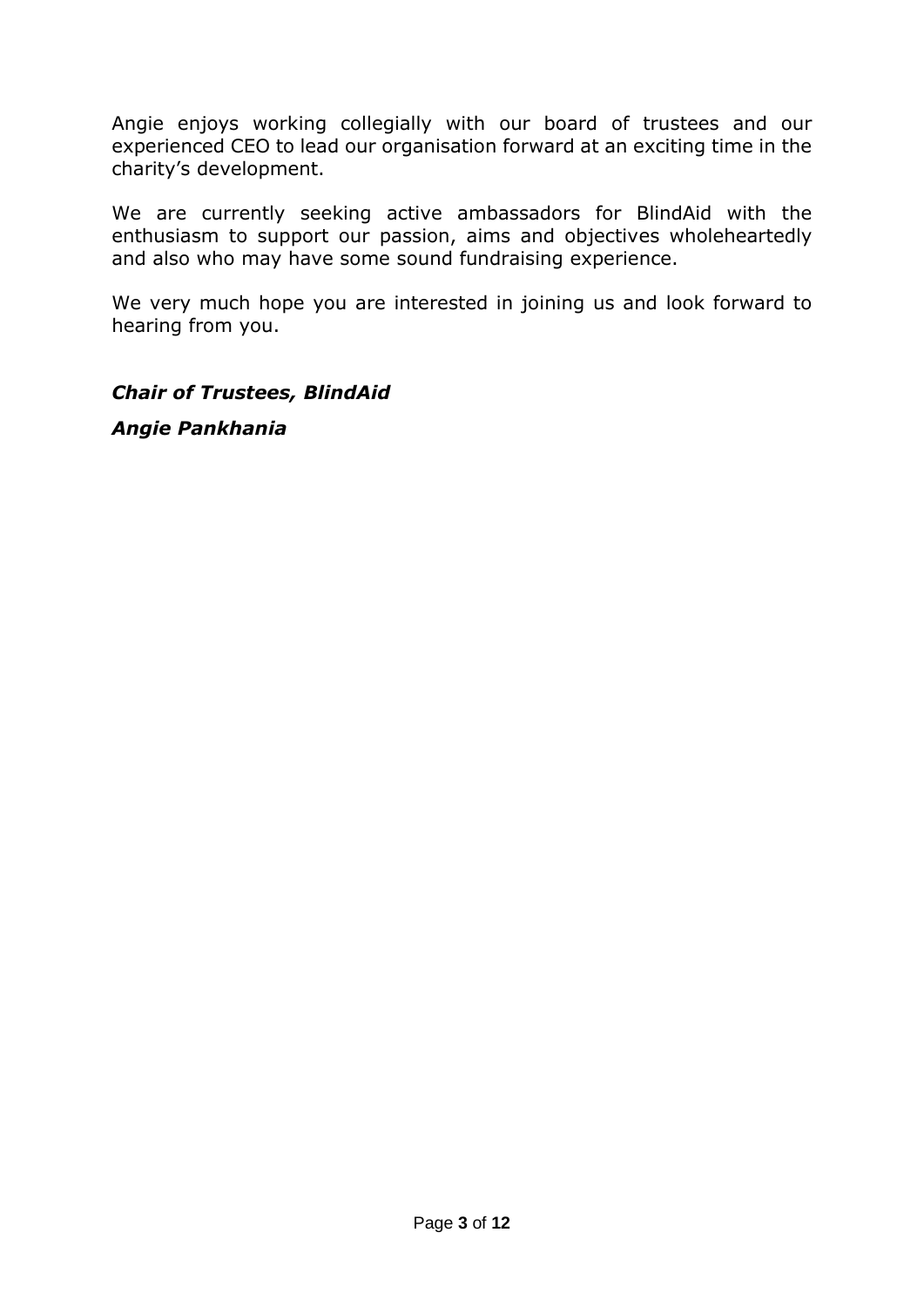# **History of BlindAid**

BlindAid has a long and distinguished history and has earned an excellent reputation amongst both our beneficiaries and the professional organisations we work alongside.

**Who we are** challenging and historic times. The charity was established in 1834 and has been delivering support services for over 187 years and we have naturally evolved and developed during this period. BlindAid is the oldest specialist sight loss charity in London and has supported Londoners through some of the capital's most

> Initially called the Indigent Blind Visiting Society, the charity was founded in 1834 by Lord Shaftesbury and Thomas Rhodes Armitage. Armitage was famous for introducing Braille into England and for also being one of the founders of RNIB).

> In June 2011 we refreshed our brand and changed our name from the Metropolitan Society for the Blind to BlindAid.



Since then, we have consistently built upon on our strong foundations and rich heritage to develop and enjoy the excellent reputation that we hold today.

## **What BlindAid does today**

BlindAid is both a registered charity and a company limited by guarantee.

Our team are wholly invested in continuing to develop and improve our charity into the future. The quality of our service portfolio is developed by us listening to and collaborating with our beneficiaries.

We aim to ensure that no visually impaired Londoner is left living in isolation. Each year our objective is to raise the essential funding needed to increase the number of people we can support and help.

During 2020 and the COVID-19 global pandemic our BlindAid team has been working from home and we made over 36,000 contacts with and on behalf of our beneficiaries, which is a record for our charity.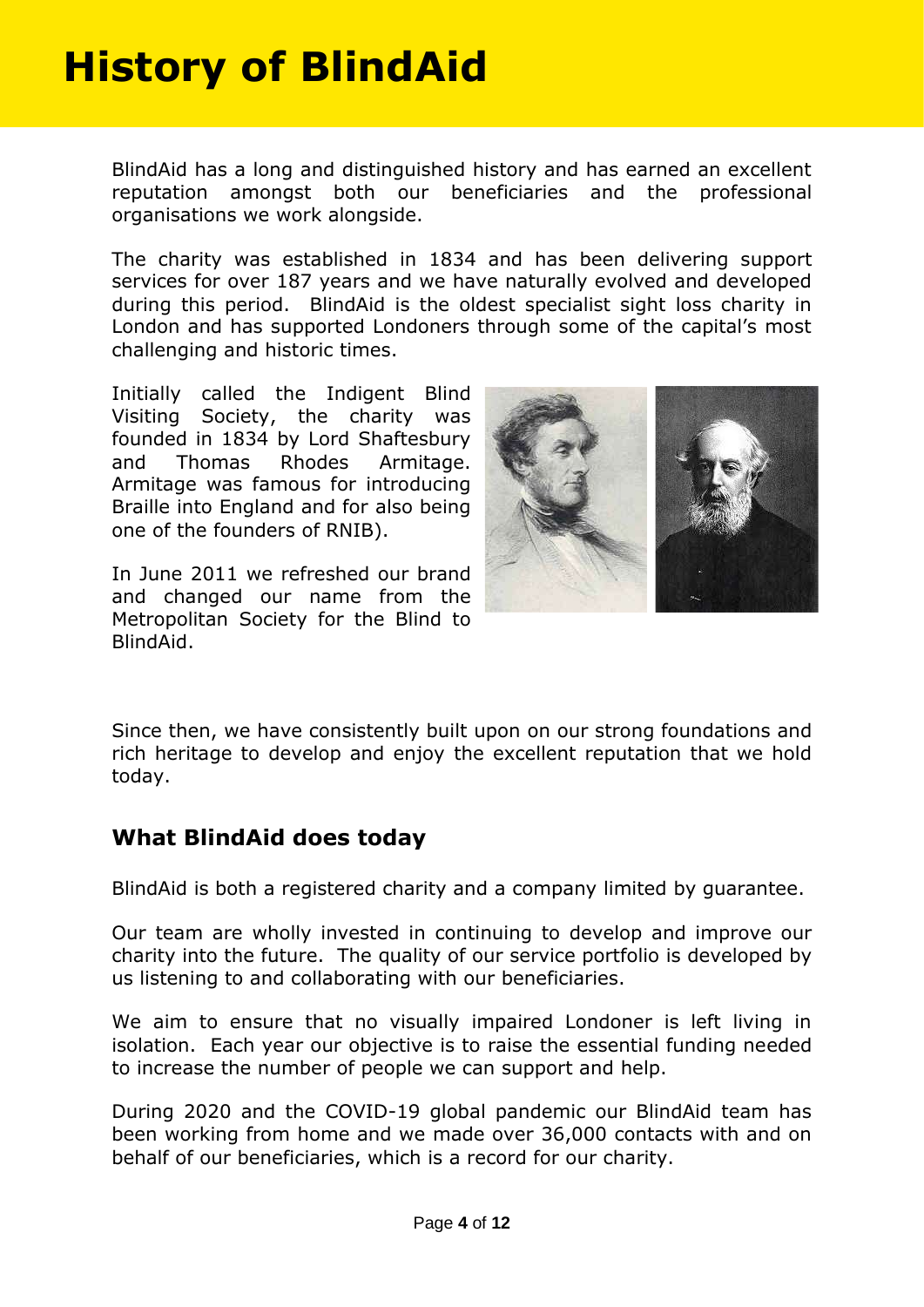## **Community Sight Support Service**

BlindAid has an exceptional team of friendly, understanding Sight Support Workers who make regular visits to our 1,200 beneficiaries to provide emotional support and practical help where possible.

We visit people in their own homes, in sheltered accommodation or residential homes.

We employ our team of Sight Support Workers and invest in them with the provision of vocational training four times each year, to ensure our skills are up to date. Our team have all been carefully selected and hold current DBS (Disclosure and Barring Security Certifications). Our team engage in regular supervision meetings with their Team Leader to ensure quality standards and the consistency of our service offering.

BlindAid provides Peer to Peer telephone support for those who may not choose; or need to have a Sight Support Worker. Our Telephone Service is available to blind and partially-sighted people who reside in any of the Inner London Boroughs. People connect via a secure internet connection that means they do not exchange personal details whilst benefiting from peer engagement.

## **Community Projects:**

We have offered three Community Projects over the past seven years, based at accessible locations within our area of operation. In 2020 these centres were closed due to the COVID-19 pandemic. We have converted our popular classes which are now available online every week, together with our social groups.

## **Share London: Funded by Big Lottery, reaching Communities:**

This has proved to be an enormously successful 3 year project, which has enable BlindAid to recruit, train, match and deploy over 275 volunteers. The project is purely a social project to support blind and visually impaired people to take advantage of what London has to offer.

## **Grants**

BlindAid operate a grant for grants programme funded by the Clothworkers Foundation. BlindAid may make grants available to help blind and partiallysighted people maintain independence and reduce isolation (subject to criteria and typically up to £400).

## **Peer to Peer Telephone Support:**

We have an ever-growing team of volunteers with lived experience of being blind or visually impaired who have both time and experience to other Londoners either newly diagnosed or who are feeling the challenges that living with sight loss can present. Our volunteers can log on securely via our internet-based portal to call the people their choose to support without disclosing telephone numbers to each other, and BlindAid pays the cost of the calls, so volunteering with us is both safe and easy.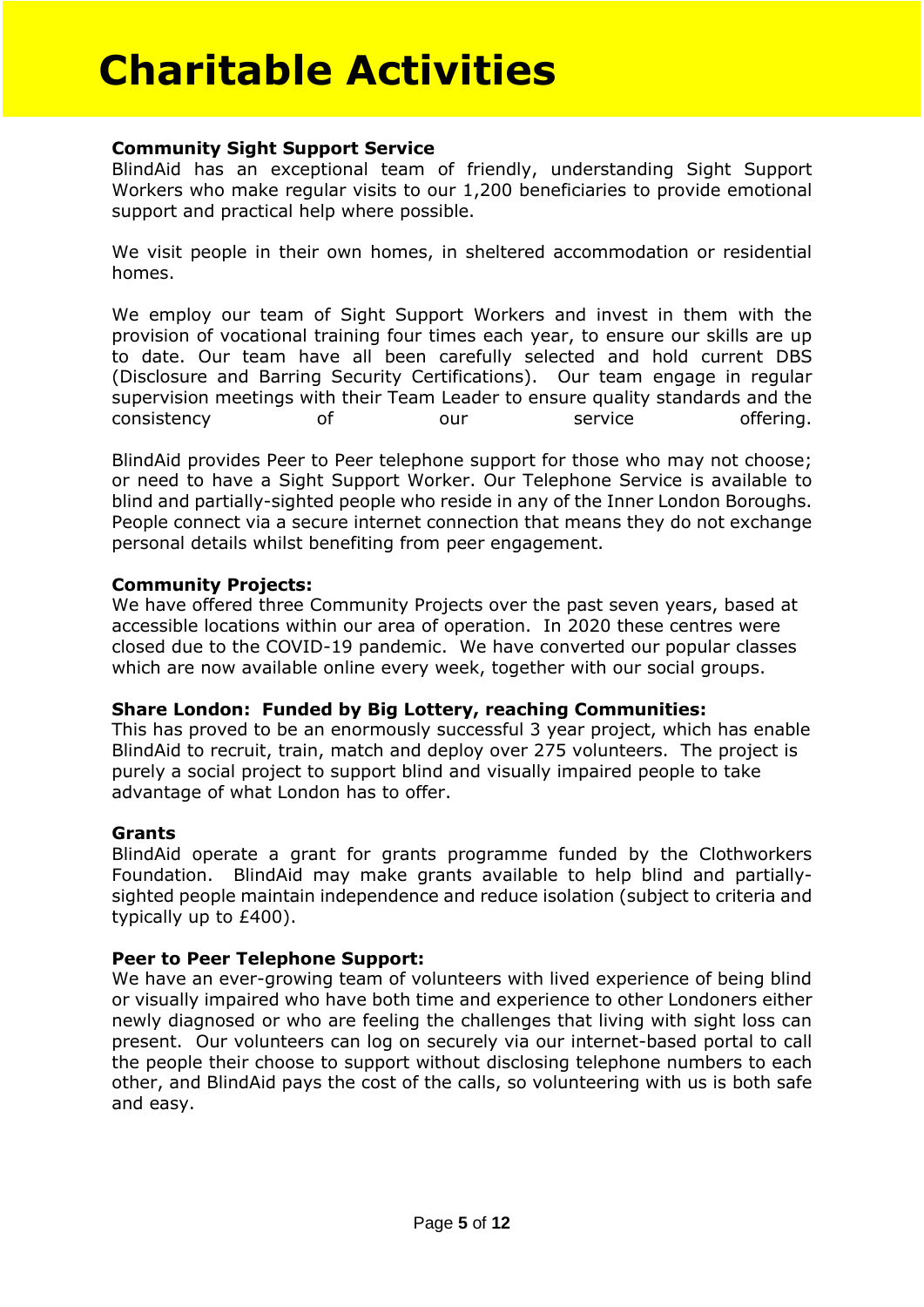## **Structure and Governance**

The Board currently comprises seven Trustees, with a broad range of skills and experience, a few whom have joined in recent years. Headed by the Chief Executive; BlindAid has 20 employees. A few key roles are office based; and our 14 Sight Support Workers, are mobile remote workers.

## **Chief Executive Officer**

## **Sue O'Hara**

Sue worked in the commercial management sector for many years, predominantly in global corporate relocation specifically with FSTE100 clients. Additional experience includes advertising and public affairs, as well as working as a voluntary bereavement counsellor.

## **Angie Pankhania: Chair of Trustees**

Angie Pankhania trained and qualified as a Chartered Certified Accountant in 1991 with the National Audit Office (NAO). She worked for NAO for over 20 years as external auditor for Central Government Departments, NGOs, Commonwealth organisations and United Nations Development Programme as well as value for money reports. After leaving the NAO in 2007 she has worked mainly in the charity sector, initially as external auditor before joining DeafPLUS, a smallmedium size national charity in April 2009 as their Head of Finance. More recently she has also started working for Latin American Women's Aid, a small London based charity, on a consultancy basis. Angie joined the Board of BlindAid as Honorary Treasurer in July 2013.

## **Kassim Gaffar**

Kassim completed an Msc in IT systems from London School of Economics and subsequently qualified as a chartered accountant with Deloitte in London. He has worked in the financial services sector since 1997, having held several roles in the corporate and investment banking arm of HSBC. He is currently Director of Techrun Technologies Ltd, a company that providing IT services to non-profit and social sector enterprises. He is Honorary Treasurer of the Prisoners Advice Service, a charity that supports for prisoners. He also mentors several start-up businesses. Kassim was appointed to the Board of the Charity in November 2013.

## **Fran Hibbert**

Fran Hibbert was the Chief Officer of Merton Vision for 13 years; retiring in 2016. During her tenure she increased services for people with a visual impairment, strengthened the charity and relationships with social services, councillors, MP's and other organisations. She was successful with applications for funding with national funders. Fran feels strongly that Local societies are unique in what they offer individuals with a visual impairment. The value of local support and peer support is often crucial to those newly diagnosed with enduring sight loss. Fran has a Post grad certificate from the Institute of Chartered Secretaries/Administrators; in Charity management and has served as a trustee on local and national sight loss charities. Fran was appointed to the Board of the Charity in July 2013.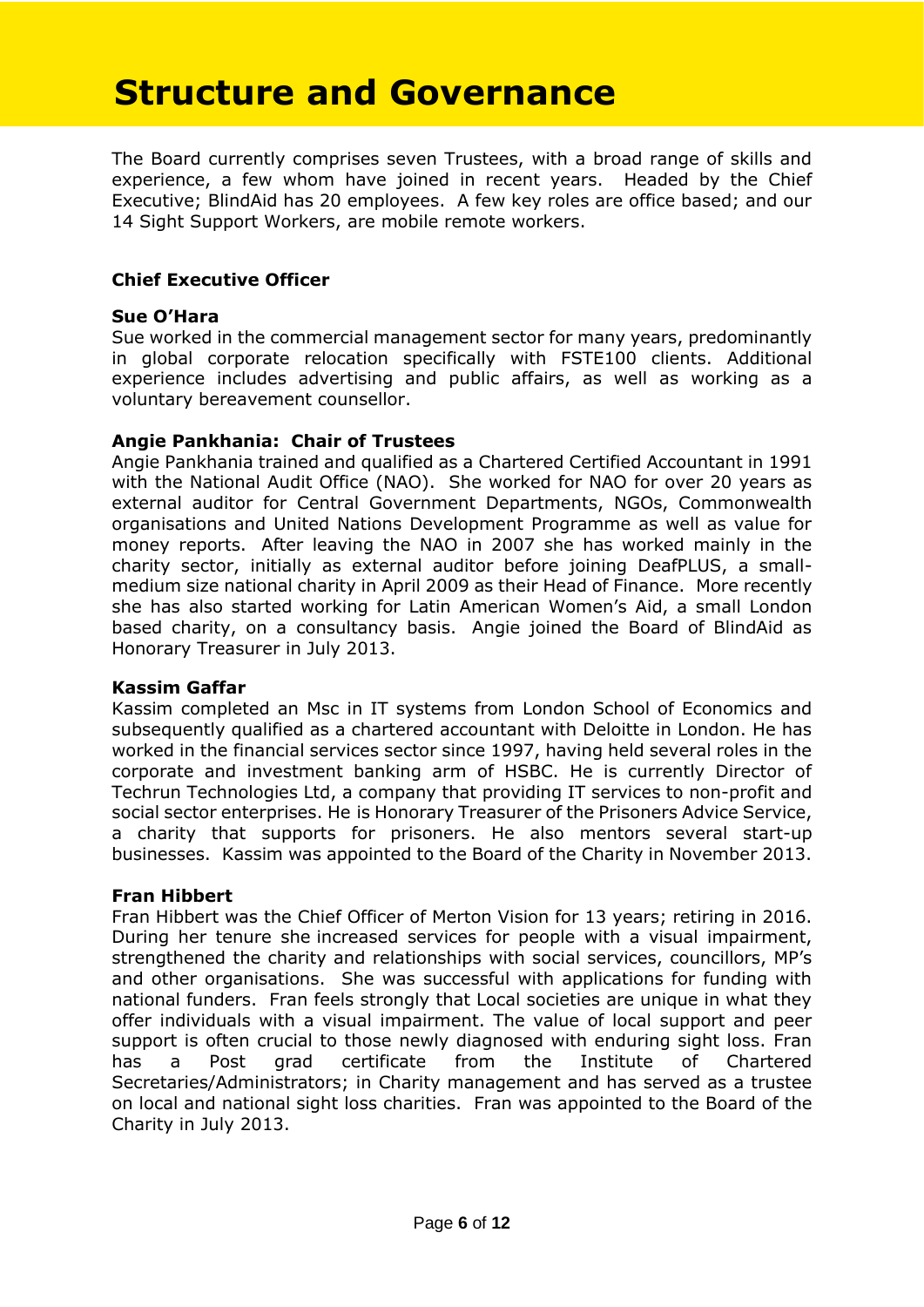## **Structure and Governance Cont:**

## **Tim Barnard**

A Cambridge graduate, Tim Barnard retired from full-time work as a solicitor with a large international law firm based in the City of London in 2013. His specialism in practice was real estate he advised a wide range of individual and corporate clients including charities on many aspects of real estate transactions. Tim was ordained a non-stipendiary Church of England curate in 2013 to serve in Amersham in Buckinghamshire and was appointed to the Board of the Charity in 2013.

## **Katherine (Katia) Ramo**

Katherine is a Qualified Corporate and Commercial Solicitor in England and Wales at the global law firm CMS Cameron McKenna Nabarro Olswang LLP, London Office. She is active in all diversity related issues in the City of London. She is a PhD Candidate at the Centre for Energy, Petroleum, Mineral Law, and Policy (CEPMLP), University of Dundee in Scotland. She holds a BSC, MPA, LLB, LLM with Merit in Comparative and International Dispute Resolution from Queen Mary University of London. Before then, she had an extensive career in international development working with governments and international aid organisations globally. Katherine has a passion for serving, assisting, and advocating on disability issues, especially having become disabled herself few years ago. She was a service user of BlindAid for several years. She is the founder and chair of CMS ENABLE Disability Network. Katherine was appointed to the Board of the Charity in 2014.

## **Aneta Saunders**

Aneta is currently a Director of Income Generation at the Greenwich and Bexley Community Hospice, responsible for the voluntary and trading income. Previously Director of Community & Engagement at Barts Charity, she brings a broad experience in fundraising, engagement, and marketing & communications within healthcare charities. Aneta was appointed to the Board of the Charity in November 2019.

## **Rachel Holdsworth**

Rachel is an Investment Manager at Ruffer in the City and joined the investment company in 2013 after graduating from the University of Oxford with a first class honours degree in biological sciences. She is a member of the Chartered Institute for Securities & Investment following completion of the CISI Masters in Wealth Management, receiving a distinction in both the Private Client Investment Advice and Management and Portfolio Construction Theory papers.

.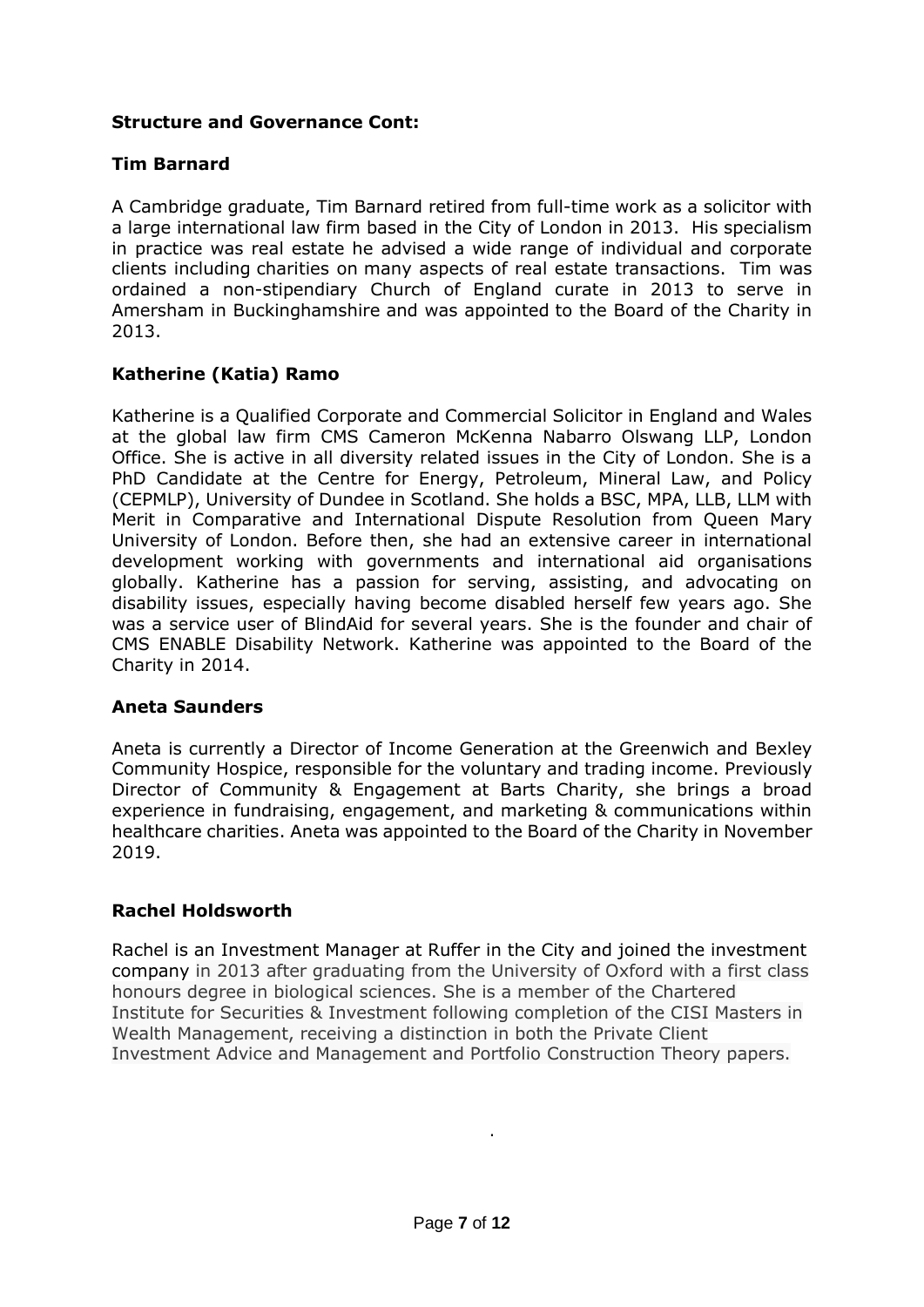## **Financial Information**

In 2020 BlindAid had an annual income of c£580,000, and the charity currently has total funds of c£2.8m.

In 2019 and again in 2020 we were awarded substantial grants by the Big Lottery Fund; during 2020 we raised £240K via in-house fundraising, this was attained mainly in grants applications to trusts and grant making organisations. We also receive income from the charity's investment portfolio and by legacy and donation. We have no local authority contracts.

In 2018 BlindAid commenced a strategic fundraising campaign for the first time. In past years, the trustee's financial strategy has been to invest surplus reserves in the expansion of charitable activities for Londoners with visual impairment. As a result, BlindAid has budgeted annual deficits each year.

We have been successful in spending down some of the charity's reserves for the benefit of our service users, and now in view of the financial circumstances brought about by COVID-19, BlindAid has brought forward a planned for strategy that supports a key intent to be diligent in minimising its deficit budgets and maximising fundraising income specifically to cover the costs of its vital core services.

Our annual report and accounts are available at both:

Companies House – Registered No: 00986407

Charity Commission – Charity No: 262119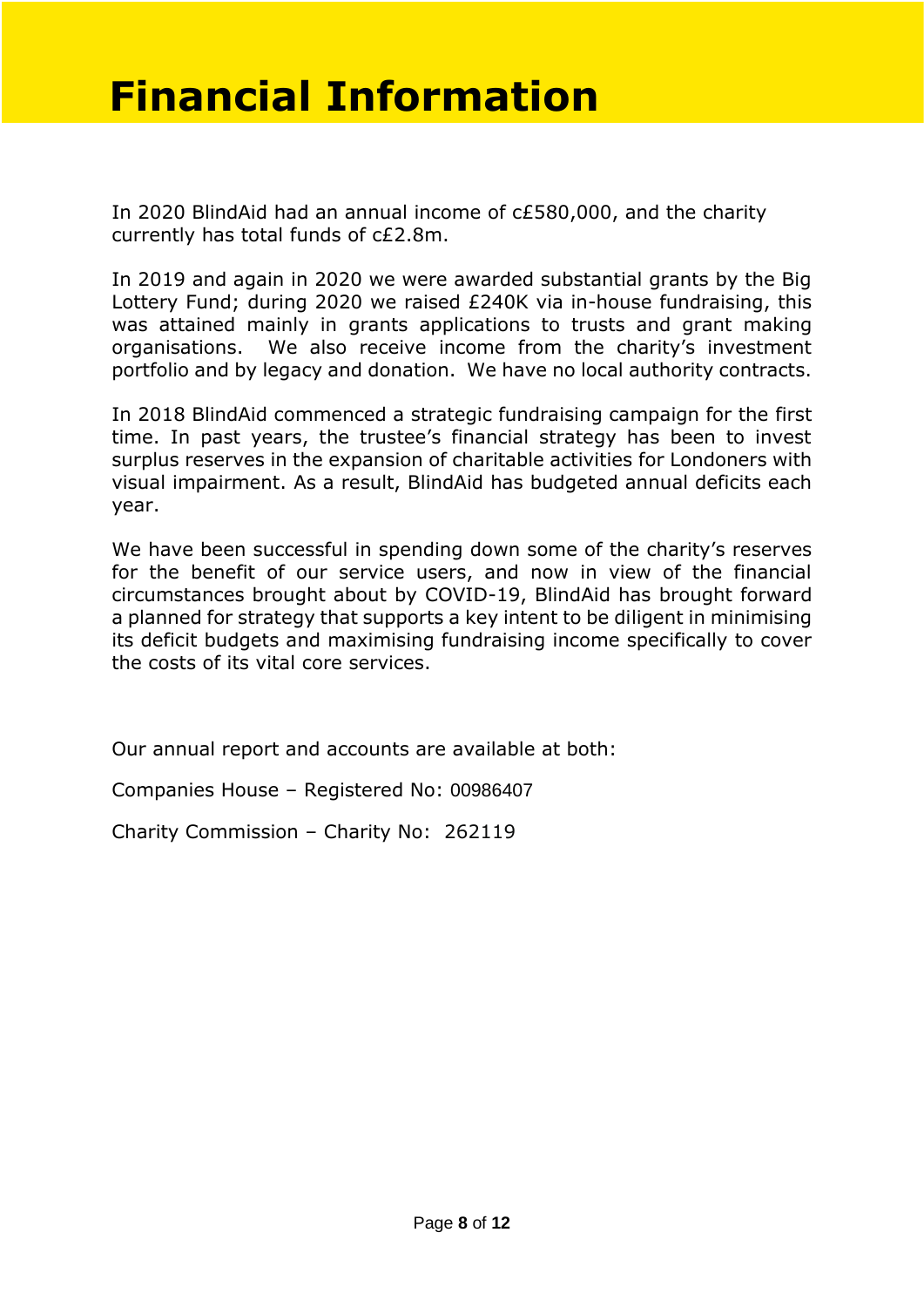## **Chair of Trustees**

We are at the exciting time in the development of our charity. In 2017 we conducted a thorough strategy review and at the beginning of 2018 we embarked on our first fundraising campaign. Previously, we have operated a deliberate deficit budget to invest our reserves, mainly from legacies and donation, in our charitable activities, whilst at the same time, building our capacity to fundraise against our core services.

We are seeking an experienced Chair to lead the charity through this transition, initially for a three-year term.

## **Future Plans**

During the past few years, the charity has made many positive changes, developing, and expanding our services. In addition, operational improvements achieved include updating the terms for its staff, documenting formal policies, outsourcing the accounting function, introducing technology platforms to manage activity, and modernising the charity's governing documents.

We anticipate there to be more changes in the next few years:

- Ensuring the charity's stability throughout the COVID-19 pandemic
- Developing/enhancing our capacity as fundraisers
- Expansion of the charity's services
- Exploring partnerships with other charities

## **Key Responsibilities of the Chair**

- Lead and direct the Board to enable them to fulfil their responsibilities for governance and strategic direction effectively.
- In conjunction with the Board, appraise, oversee, and constructively advise and guide the CEO (including regular meetings with the CEO)
- Liaise regularly with the Treasurer and Vice Chair (as the Finance & Resource Committee) to monitor financial performance and oversee implementation of strategy on behalf of the Board
- Act as ambassador for the charity at appropriate events
- Support the organisation's fundraising efforts.

## **Key Qualities of the Chair**

## **Essential**

- Empathy with BlindAid's mission
- Willingness to commit time to carry out your responsibilities.
- Prior experience of trusteeship.
- Understanding of responsibilities and duties of trusteeship.
- Leadership and diplomatic interpersonal skills.
- Ability to foster and motivate a collaborative team environment.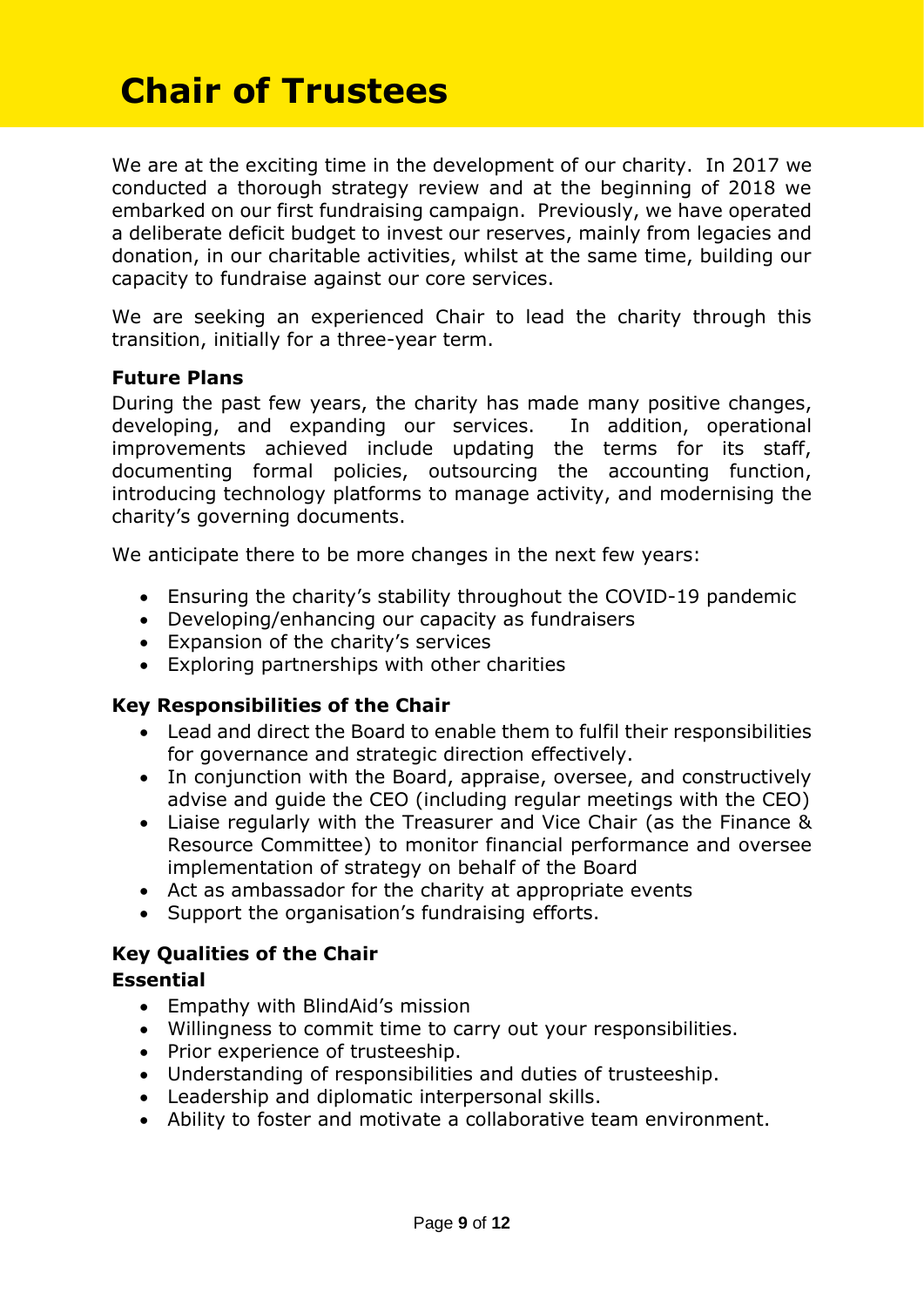## **Desirable**

- Lived experience, or experience of visual impairment.
- Wider involvement with voluntary sector organisations.
- Ability to help charity's fundraising efforts.
- Familiarity with financial management.

## **Board of Trustees and Governance**

The Chair is also a member of the Finance & Resource Committee, which meets four times a year, at the offices of the charity (in Bermondsey SE1 close to London Bridge Station). In addition, the Chair is an ex officio member of the Nominations Committee which meet on an ad hoc basis as required to recruit new trustees. The Board also holds an away day every year to review and discuss strategy.

## **Time Commitment**

Up to 10 hours per month, including planning for and preparing for meetings, attending meetings and events, and undertaking training activities. Meetings will take place at a time to be agreed by the Board of Trustees, are usually 1.5 hours long.

- Board Meetings four times each year
- Finance & Resource Committee meetings four times each year usually two weeks ahead of each Board Meeting.
- Meetings since March 2020 have taken place virtually and we expect this to continue temporarily throughout the COVID-19 pandemic.

## **Expenses**

The role is voluntary, but expenses will be paid, for example cost of travel to meetings.

## **Application process, contact & enquiries:**

- Application is by CV and cover letter which may be sent to **[enquiries@blindaid.org.uk](mailto:enquiries@blindaid.org.uk)**
- You may have an informal discussion with the Chief Executive via telephone or Zoom at a mutually agreeable time prior to interview.
- A representative group of Trustees (The Nominations Committee) will interview short-listed candidates via Zoom at a mutually agreeable time.
- The successful candidate will join the next Board Meeting as an observer, thereafter, the trustees will formally nominate the candidate to be appointed to the Board of Trustees and the candidate will then join the following meeting as a trustee.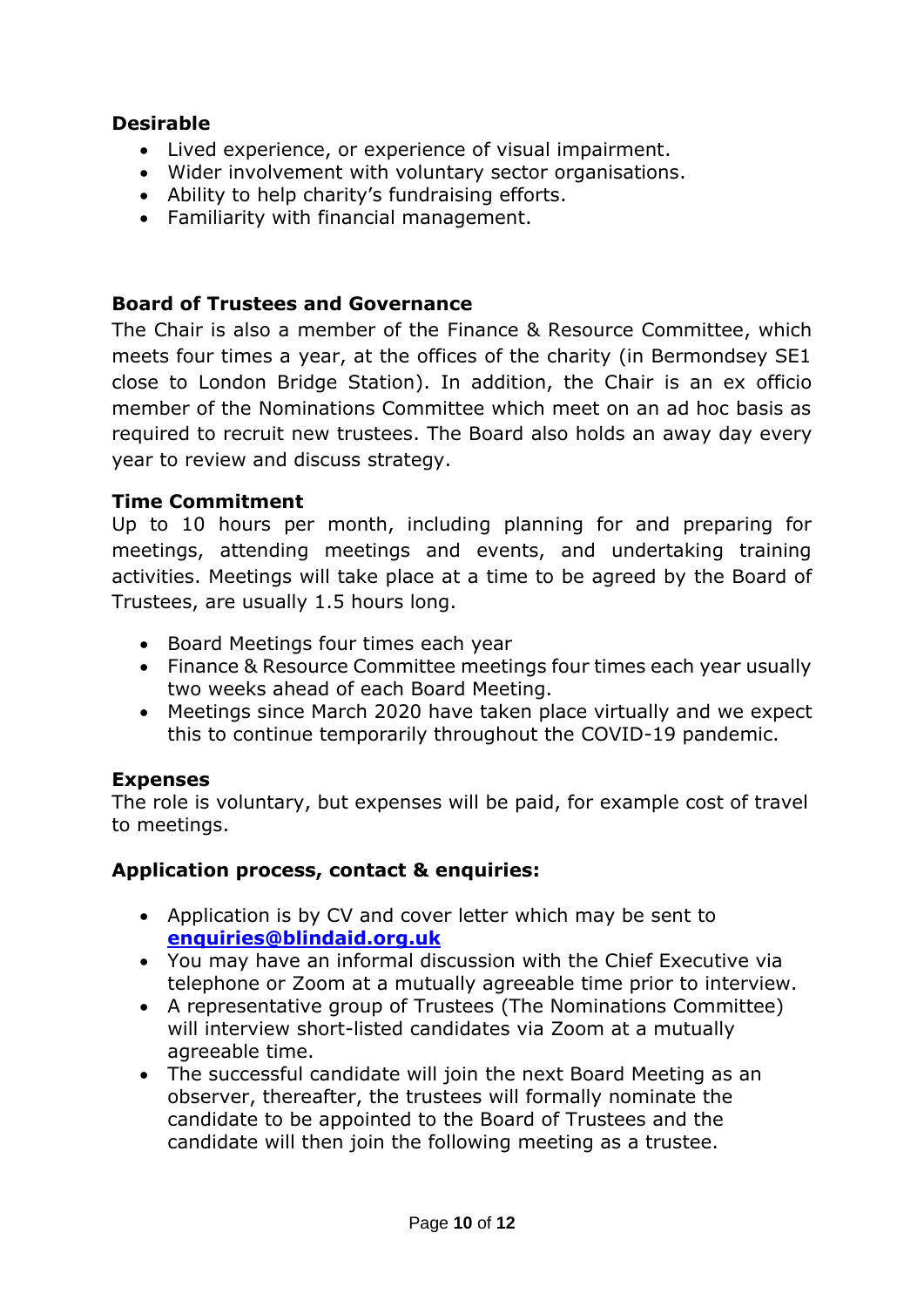## **Appendix: The Roles and Duties of a Trustee**

## **Blind Aid** – Lantern House, 102 Bermondsey Street, London, SE1 3UB

## **Trustee roles and responsibilities include the following:**

## **1. Set and maintain vision, mission and values.**

## **2. Develop strategy.**

The trustee board is responsible for establishing the essential purpose or mission of the organisation. They are also responsible for guarding its vision and values. Together, the board and chief executive officer develop long-term strategy. Meeting agendas reflect the key points of the strategy to keep the organisation on track.

## **3. Establish and monitor policies.**

The trustee board creates policies to govern organisational activity. These include:

- guidance for staff
- systems for reporting and monitoring
- an ethical framework for everyone connected with the organisation
- conduct of trustees and board business

## **4. Set up employment procedures:**

The trustee board creates comprehensive, fair and legal personnel policies. These protect the organisation and those who work for it. They include:

- recruitment
- support
- appraisal
- remuneration
- discipline

## **5. Ensure compliance with the governing document:**

The governing document is the rulebook for the organisation. The board makes sure it is followed. In particular, the organisation's activities must comply with its charitable objectives.

## **6. Ensure accountability:**

The board should ensure that the organisation is accountable as required by law to:

- the Charity Commission
- Her Majesty's Revenue and Customs (HMRC)
- the Registrar of Companies (as BlindAid is a company limited by guarantee).

The board also needs to make certain that the organisation is accountable to donors, beneficiaries, staff, volunteer, and the general public. This means publishing annual reports and accounts and communicating effectively.

## **7. Ensure compliance with the law:**

The board is responsible for making sure that all the organisation's activities are legal.